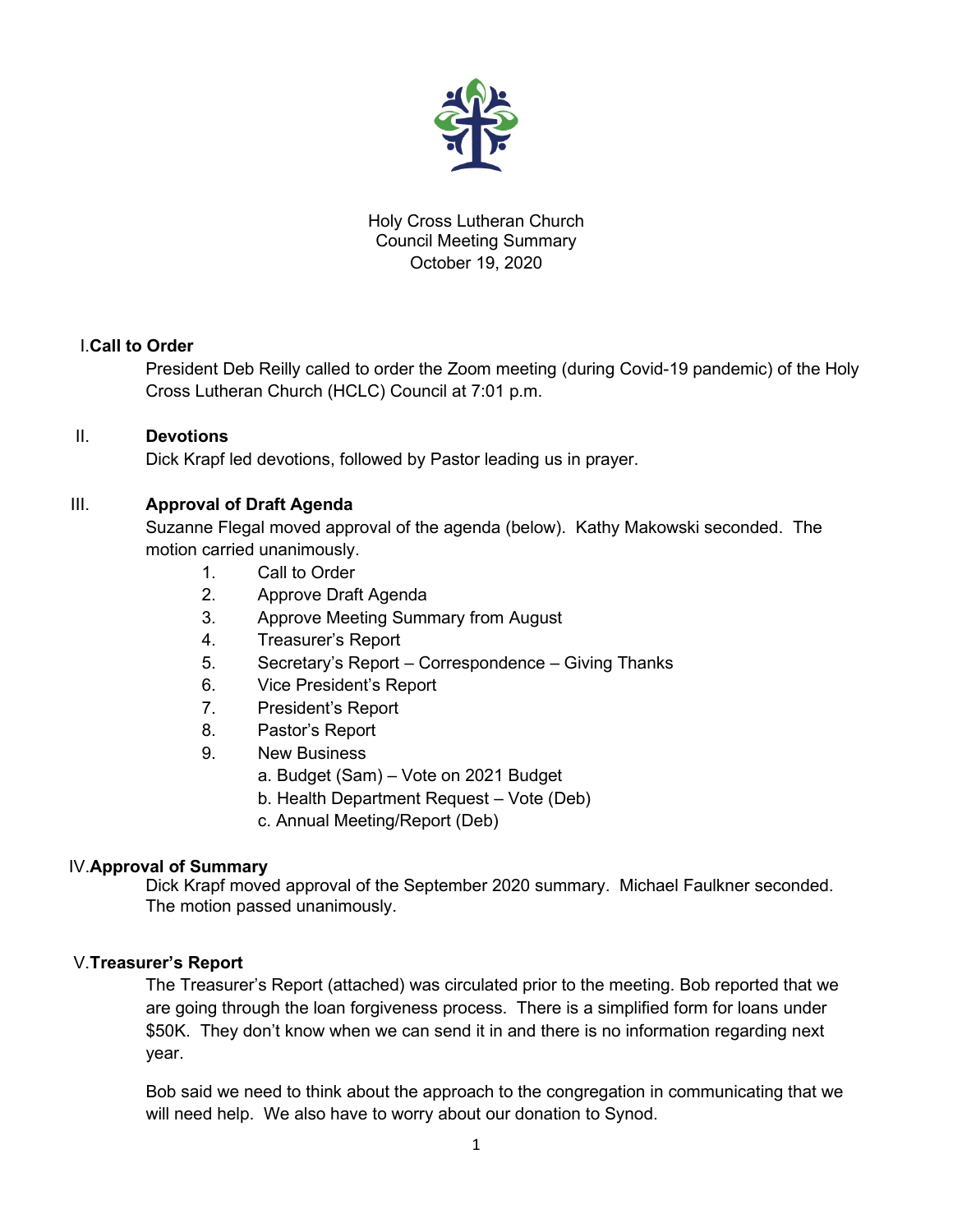## VI.**Secretary's Report**

At the request of Suzanne Flegal, thank you cards were sent to Cathy Pfisterer and Brian Virnelson as well as Dick Krapf for food deliveries to Link and Embry Rucker Shelter House.

### VII.**Vice President's Report**

The Vice President's Report (attached) was circulated prior to the meeting. Sam Carter said that he has reviewed three different scenarios regarding budget cuts. The staff has agreed to a paycut rather than hurt the nursery staff's pay. It was suggested that we approve two budgets. If we don't get the income, then ExComm would have to use their judgement. Suzanne Flegal and Dick Krapf said we need to take care of personnel first. In response to a question about the conditions of voting on a two-prong budget and ensuring that we are staying within the constitution, Sam made a call to Joe Baggett for guidance. After the President's Report, Sam came back after his phone call with Joe Baggett. Joe said it is legal as long as we make sure the lowest one is in effect…..and as long as ExComm or Council is able to decide what to approve.

## VIII. **President's Report**

Deb Reilly's report (attached) was circulated prior to the meeting. Deb reported that she received a letter from Jenny Phipps from Fairfax County's Health Department. The Health Department is taking a new tact for community testing and is looking for a small office in the downtown Herndon area to house 3 nurses for the time period of late October until December 31. They would only need to house the workspaces for the nurses who would go outside and administer drive up COVID testing for the Herndon community. They would probably also have a doorbell for people who walk up but they would test them outdoors. They do not broadcast this widely because their goal is still to assist those without insurance and/or without any primary care. The nurses would remove all of their used PPE outdoors and then come into the space clean. They have quite a strict protocol as you know. Nurses would be there 3- 4 days a week. Clients would never be in the building. The nurses would of course need heat, electrical, and a restroom. They would each bring a 6' desk and need to be 6' apart from each other plus bring a couple of storage units for supplies. So perhaps a 20' x 20' or 15' x 20' space.

Betty Skelton expressed concern about cleaning and Kathy Makowski expressed concern about giving them a key and open access to the building. We would need to affirm what their functions would be. After discussion about which room to house the nurses, it was concluded that part of the fellowship hall would be best as it is near the front of the building thus limiting people's access to other parts of the building. Sam said he could bring in a filtering unit to their space. The church would receive no payment, but it is the church providing community service. Bob Thompson reminded everyone that the testings would not be advertised and by appointment only. Deb will go back to Jenny Phipps to see where they stand as they had contacted another facility as well. The questions are about decontamination and will the fellowship hall meet their needs? Suzanne Flegal made a motion to move forward with the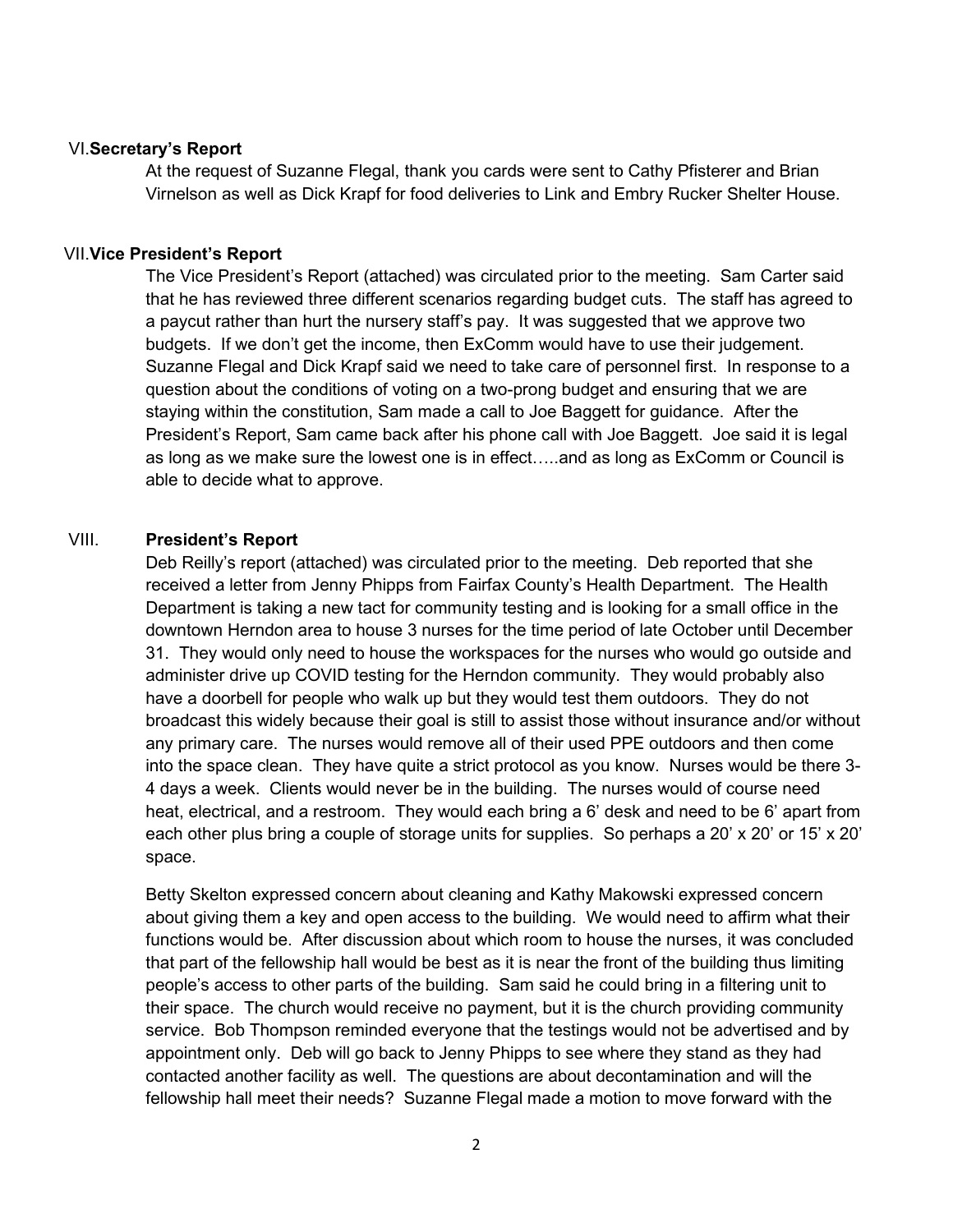request. Roy Geiger seconded. It passed unanimously via an electronic vote using Monkey Survey.

#### IX.**Pastor's Report**

No written report. Pastor Martin said that each month seems like a new year. They're getting worship down to a science. The Quaranteam and Jeremy work very hard to make this work. Deb presented a possible solution to hold the annual meeting outdoors. He is reasonably encouraged to do an outside meeting. They are really working on trying to find ways to hold the meeting. They're also looking at doing inside worship. Pastor said it is all about people and connecting with one another. Pam Darby said she is thinking about Advemt ideas. She is thinking about setting up Christmas trees outside and asking the congregation to make cranberry and popcorn garland. Sam Carter suggested planting a live tree.

Pastor encouraged people to sign up for the prayer list on Signup Genius. Response has been a little slow in signups. It was suggested making it shareable to the community.

### X.**New Business**

The budget has been discussed. The request from the Fairfax County Health Department has been discussed.

Annual Reports – A few are missing. Let Deb know if anything needs corrected.

Outreach – Suzanne Flegal submitted a report (attached). Suzanne gave thanks for the donation of computers for ELL. This donation will increase the students' participation. Suzanne asked if we will conduct a drive for Christmas gifts or continue as we are with the food drive and advertise in other places (Cornerstones). Jeremy said that he thinks we should not cut that program.

Evangelism – No report. .

Worship & Music – Report circulated prior to the meeting (attached).

 . Christian Education – Betty Skelton – No report. Betty mentioned that she does not receive the monkey surveys. Deb will look into it.

Stewardship – No report. Mike thanked Suzanne Flegal for taking over the Temple Talk and said that Suzanne did a great job.

Personnel – No report. Dick Krapf mentioned that a decision has to be made for selection of the portico by end of the month. The cost is slightly less than last year. Sam Carter and Dick will look at the budget sheet on the portico section.

Property – No report.

Fellowship – No report.

Youth – Daniel Contreras was not present.